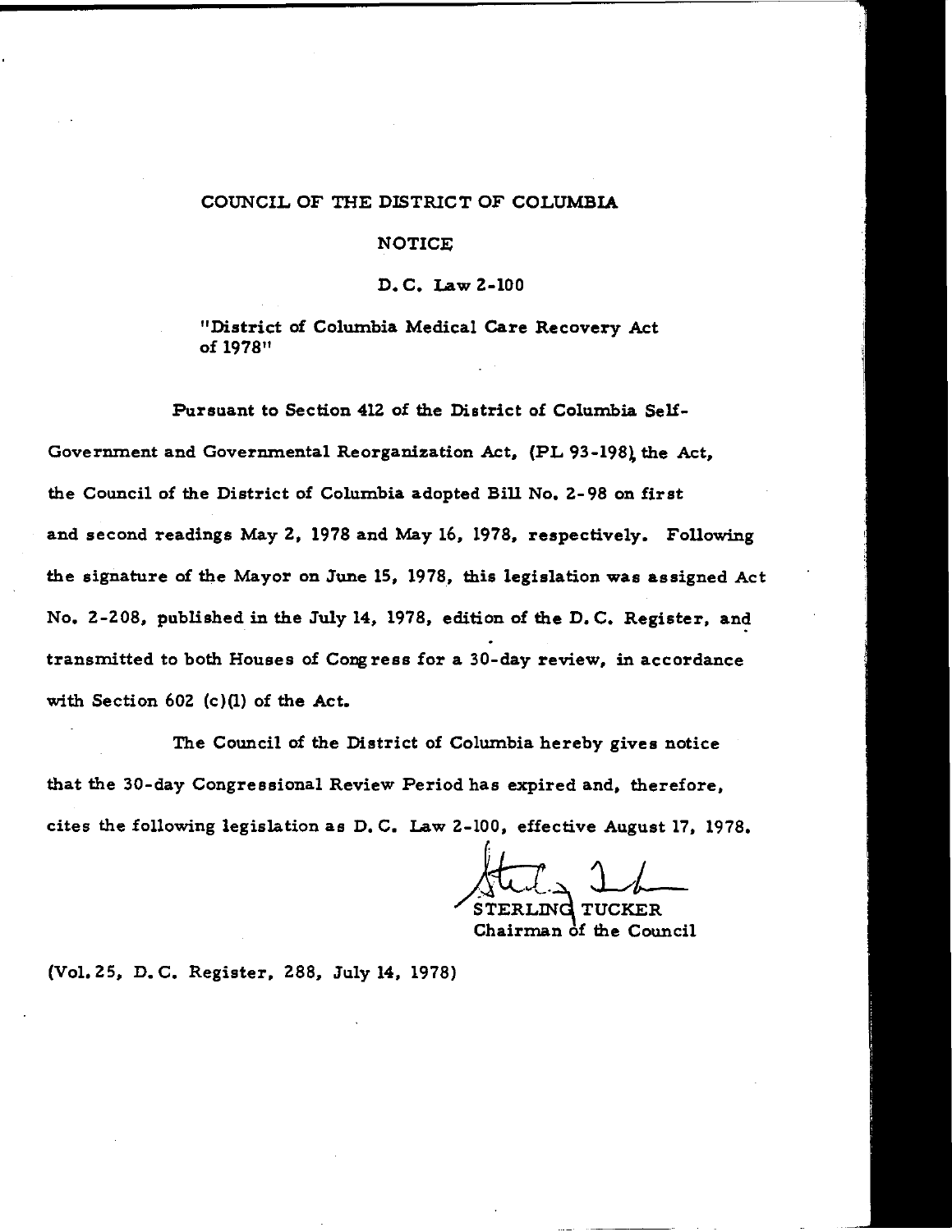District of Columbia Register

1 4 JUL 1978

AN ACT

 $2 - 208$ 

IN THE COUNCIL OF THE DISTRICT OF CULUMBIA

# JUNE 15, 1978

To provide for the recovery, from tortiously liable third persons, of the cost of medical and hospital care and treatment, funeral expenses, and salary payments furnished or paid by the District of Columbia to members of the Metropolitan Police Department and the District of Columbia Fire Department, and for other purposes.

BE IT ENACTED BY THE COUNCIL OF THE DISTRICT OF COLUMBIA, That this act may be cited as the "District of Columbia Medical Care Recovery Act of 1978".

Sec.  $2.$ As used in this act, the term "Mayor" means the Mayor of the District of Columbia or his designated agent, and the term "person" means an individual, firm, partnership+ joint stock company+ corporation+ association+ incorporated society, statutory or common law trust, estate, executor, administrator, receiver, trustee, conservator, liquidator, committee, assignee, officer, employee, principal or agent.

Sec. 3. Whenever the District of Columbia is authorized or required by law to (a) furnish or pay the expenses for hospital, medical, surgical, dental care and treatment (including prostheses and medical appliances) or the funeral expenses of an officer or member of the Metropolitan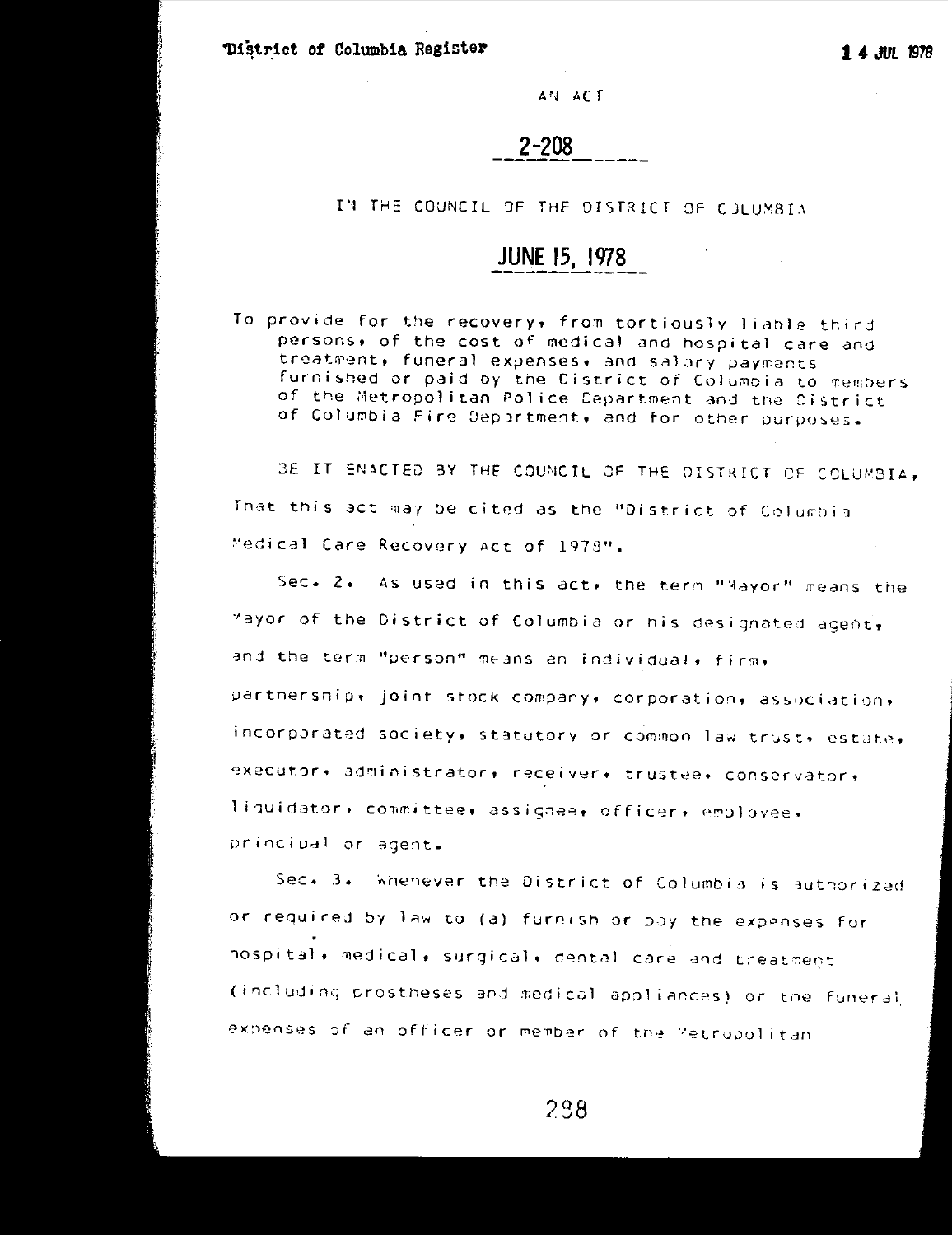### **strict** of Columbia Register, **and the columbia Resister**, *14 <u>ARB</u> 378*

Police Department or the Fire Department of the District of Columbia (hereinafter, ''policeman or fireman"); or.(b) extend leave of absence with pay to a policeman or fireman who is injured or suffers a disease under circumstances creating a tort liability upon *a* third person to pay damages therefor. whether or not received or contracted in the performance of duty, the District of Columbia shall have a right to recover from said third person the reasonable value of the care and treatment so furnished or to be furnished, or for which payment has been or will be made, and the amount of wages paid or to be paid during the leave of absence resulting therefrom, and shall as to such right, be subrogated to any right or claim which the injured or diseased policeman or fireman. his guardian. personal representative. estate. dependents. or survivors has or have against such third person to the extent of the reasonable value of the care and treatment so furnished or to be furnished, or for which payment has been or will be made, and the amount of wages based upon an authorized leave of absence paid or to be paid to such policeman or fireman. The Mayor may also require the injured or diseased policeman or fireman. his guardian. personal representative. estate, dependents, or survivors, as appropriate, to assign hisclaim or cause of action against the third person to the

. 289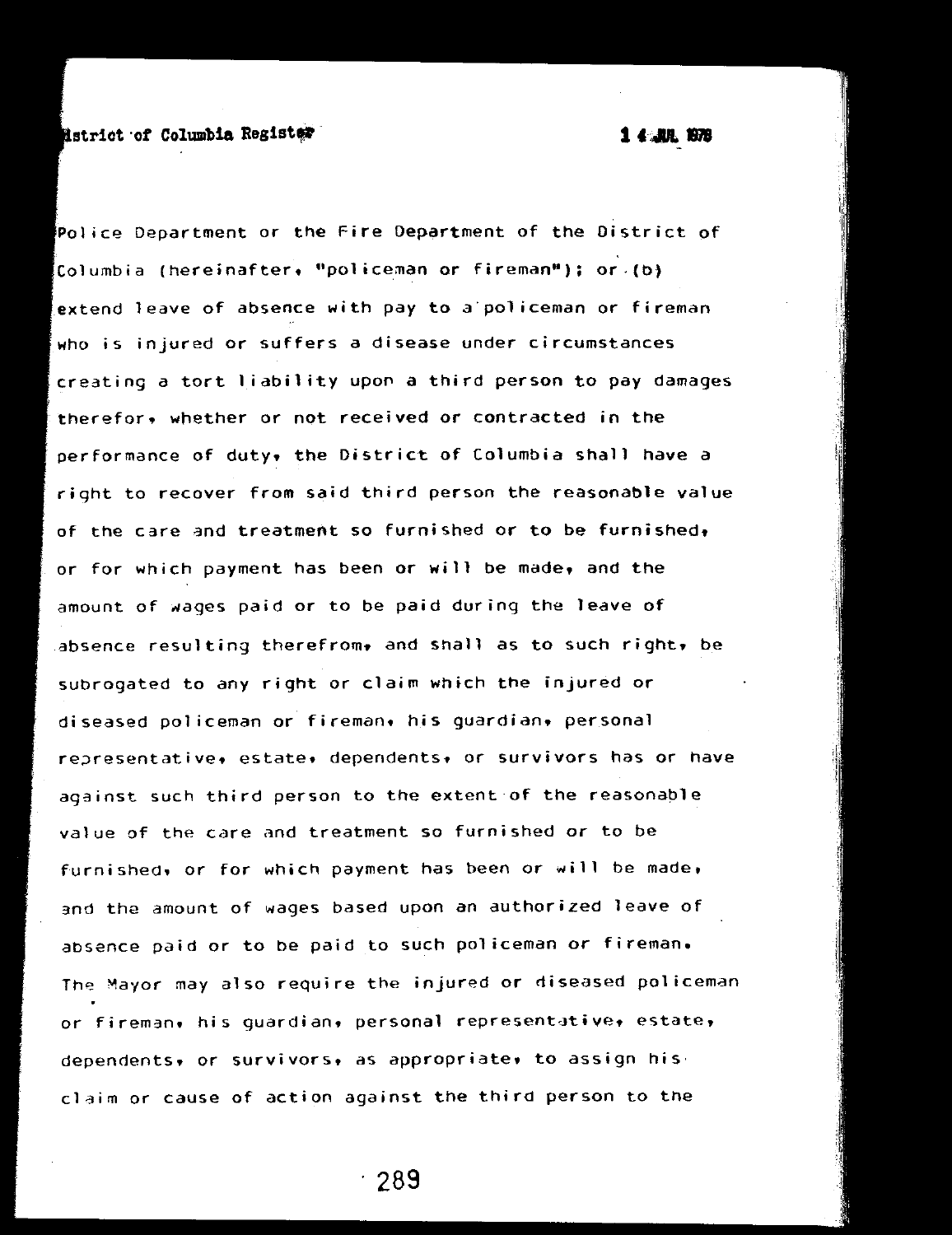# **nistrict' of Columbia** Registe~ **1** *4* **JUL <sup>1978</sup>**

District of Columbia to the extent of the District's right *or* **claim.** 

**Sec. 4.** To enforce such right, the D·istrict of Columbia may (a) intervene or join in any action or proceeding brought by the injured or diseased policenan or fireman, his guardian, personal representative, estate. dependents, or survivors, against the third person who is or may be liable in damages for the injury or disease; or (b) if such action or proceeding is not commenced within six (6) months after the first day in which care and treatment is furnished by the District of Columbia in connection with the injury or disease involved, institute and prosecute legal proceedings in a District of Columbia, state or federal court, either al one (in its name or in the name of the injured policeman or fireman, his guardian, personal representative, estate, dependents, or survivors} or in conjunction with the injured policeman or fireman, his guardian, personal representative, estate, dependents or survivors against the third person who is liable for the injury or disease. Any employee of the District of Columbia who is required to appear as a party or witness in the prosecution of said action or proceeding is $\overline{r}$ when directed to participate in the preparation for trial or the trial thereof and while so engaged, in an active duty status.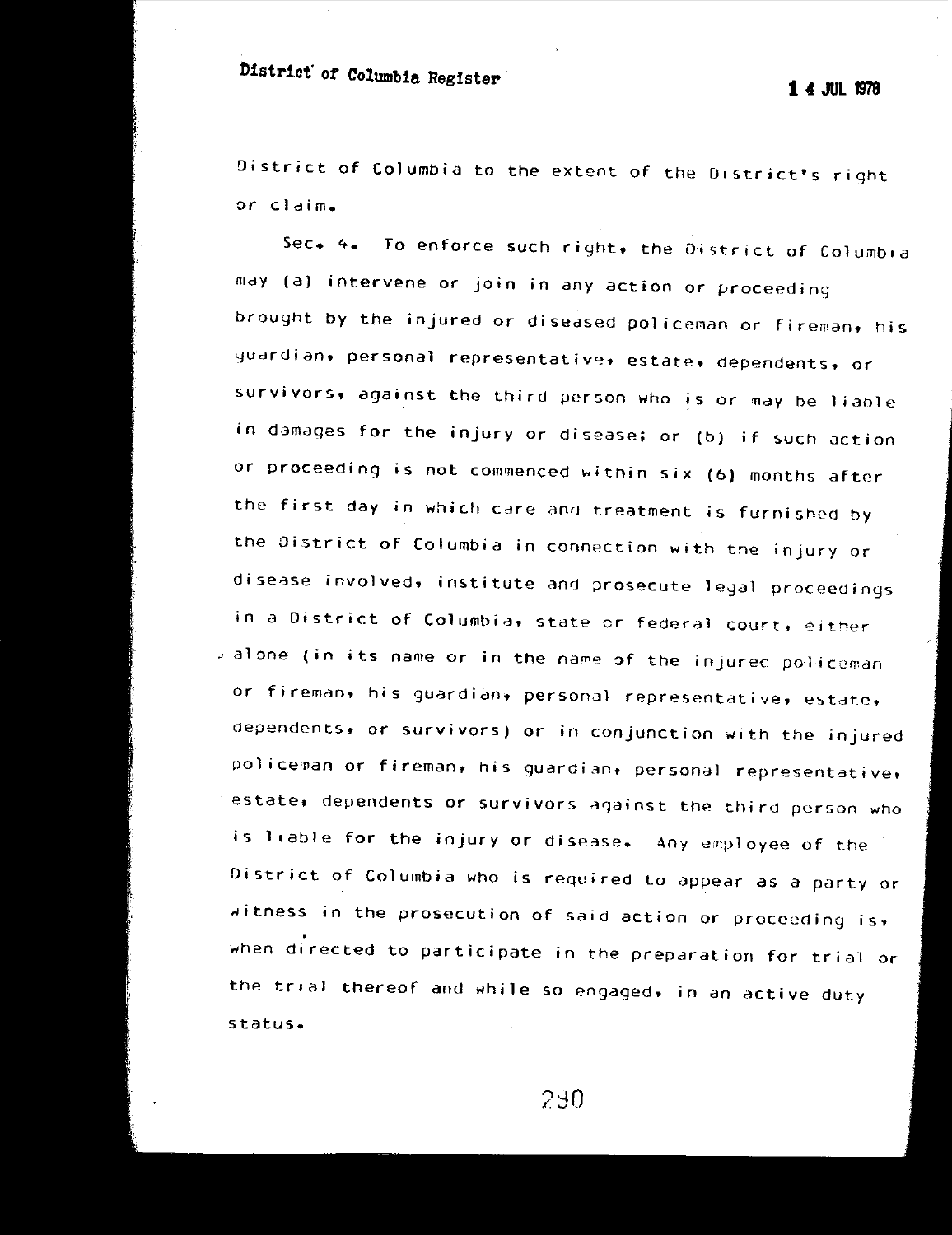## **District of Columbia Register**

Sec. 5. (a) The District of Columbia shall have a lien. to the amount of the reasonable value of the care and treatment, funeral expenses, and wage payments described in section 3. upon any recovery of sum received or collected or to be collected by an injured or diseased policeman or fireman, his guardian, personal representative, estate, dependents, or survivors in a claim or action asserted or maintained by such policeman or fireman or his personal representative against a liable third person for damages.

(b) No such lien described above shall oe effective, however. unless, prior to the payment of any moneys to such injured or diseased policeman or fireman. his attorney, or personal representative as compensation for such injury or disease, the District of Columbia shall have filed in the Otfice of the Recorder of Deeds of the District of Columbia, in a docket provided for such liens, a written notice containing the name and address of the injured or diseased policeman or fireman, the date and approximate place of the accident or incident giving rise thereto and the name of the person alleged to be 1 iable to the policeman or fireman for the injuries or disease received; or unless the District of Columbia snall also mail, postage prepaid, a copy of such notice witn a statement of the date of filing thereof to the person alleged to be 1 iable to the pol iceman or fireman for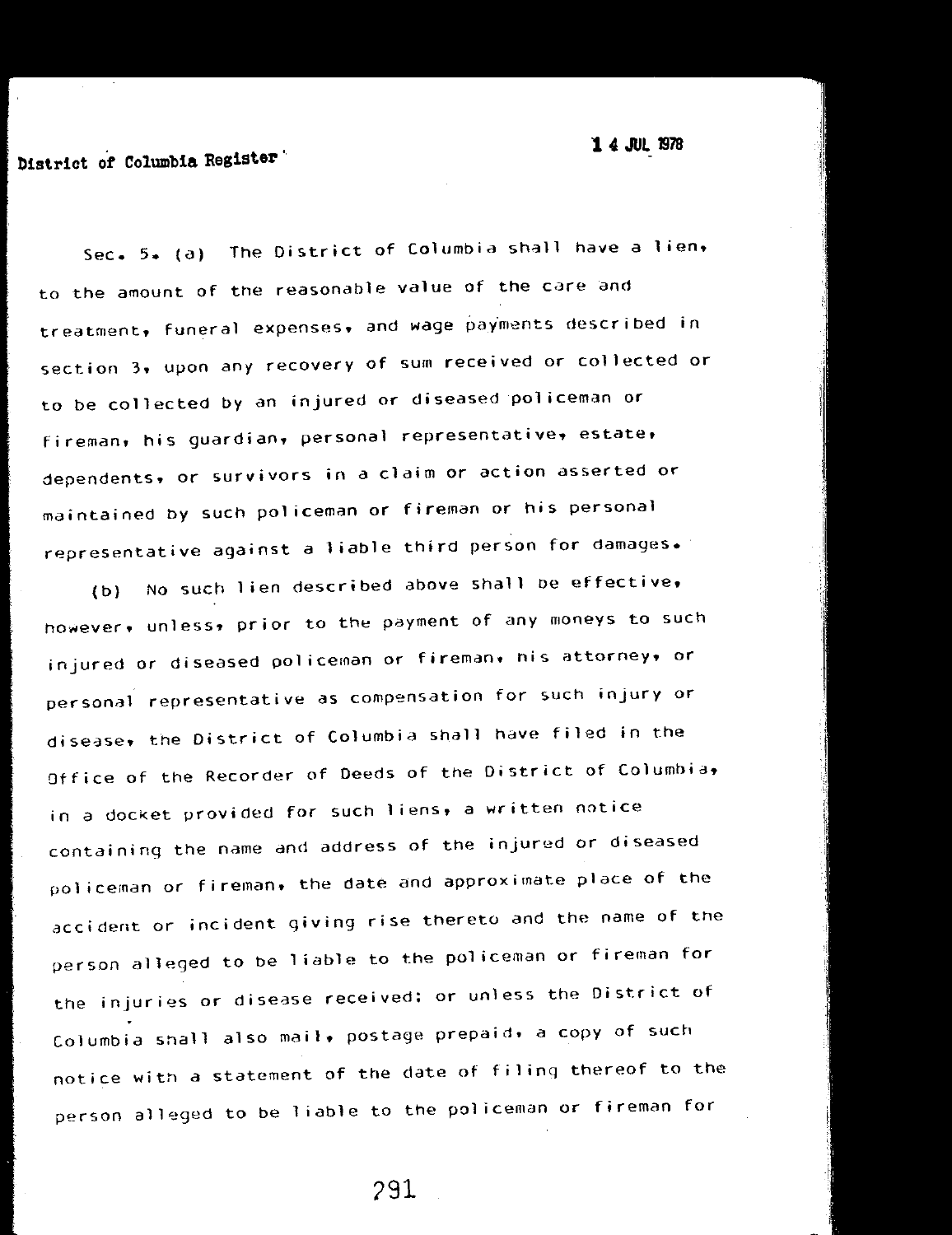**District of Columbia Register 14 JUL 1978** 

the injuries or disease received, orior to the payment of any moneys to such injured or diseased policeman or fireman, his attorney, or personal representative as compensation for such injury or disease. Where tne name of an insurance carrier for the third party tort-feasor is ascertained. the District of Columbia shall also nail a copy of sucn notice to such insurance carrier. Notice of the filing of the lien shall also be given to the injured or diseased policeman or fireman, or to his attorney or personal representative.

{c) Any person, including an insurance carrier, who, after the .nailing of such notice, shall make any payment to such policeman or fireman or to nis attorney or personal representative as compensation for the injury sustained or , disease contracted without pay1n1 to tne District of Columbia the amount of its lien or so much thereof as can be satisfied out of the moneys due under any final judgment or compromise or settlement agreement after paying the amount of any prior 1 iens, shall for a period of one (l) year from the date of payment to such policeman or fireman, his attorney, or personal representative, as aforesaid, De and remain liable to said District of Columbia for the amount which the District was entitled to receive under its lien,  $\rule{1em}{0.15mm}$ and the District of Columbia, may, within such period,

?92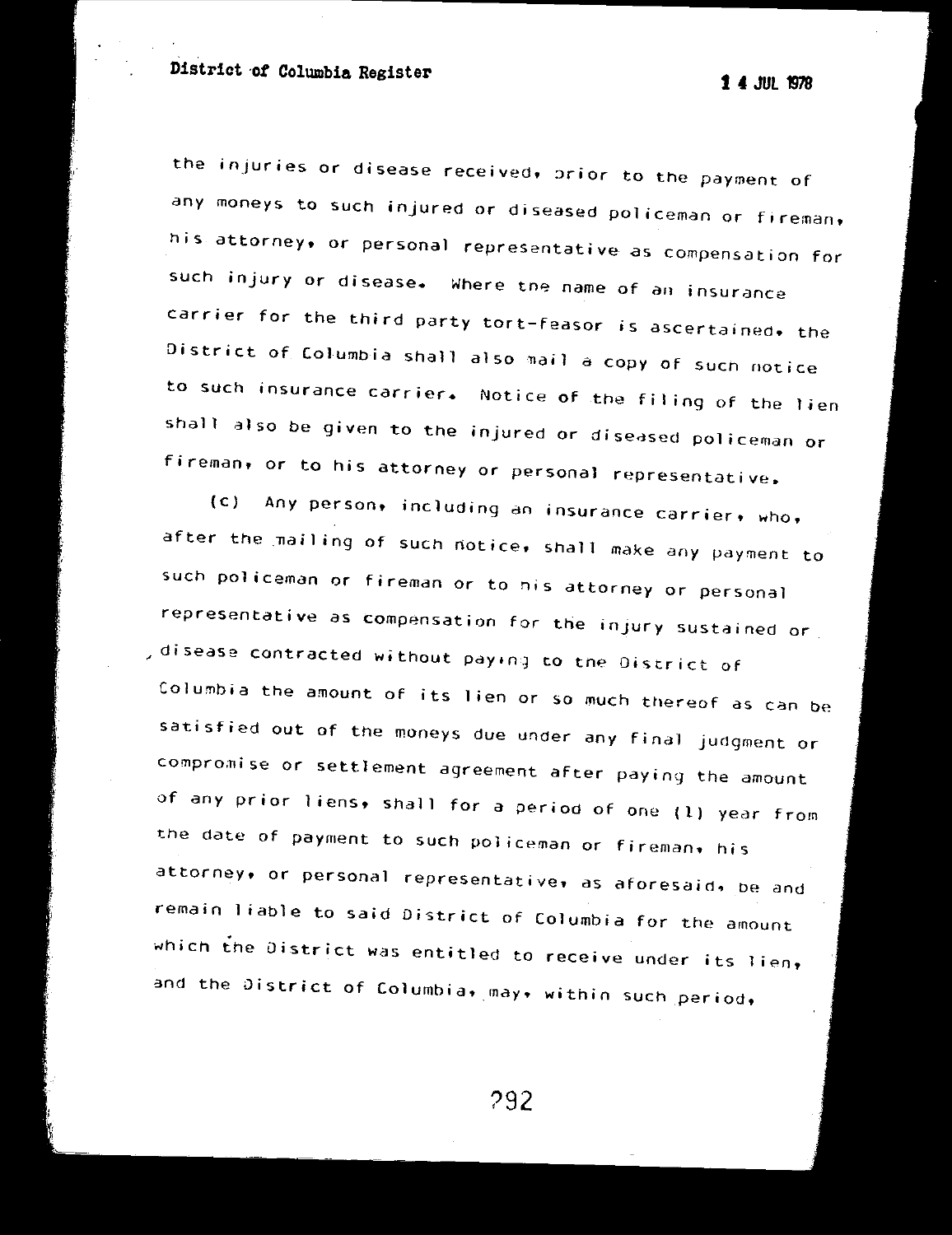~istrict **of Columbia Register' 1** *4* **JUL 1978** 

enforce its 1 ien by an action against the person making any such payment.

(d) When a policeman or fireman or his attorney or personal representative receives, as a result of an action or proceeding brought by the policeman or fireman or on his Deh3lf or a result of a settlement made by him or on his Denalf any moneys or other property in satisfaction of the liability of a third person for the injury sustained or disease contracted, such policeman or fireman or his attorney or personal representative, as the case may be. shall ascertain and pay to the District of Columbia the amount of its lien or so much thereof as can be realized out of any such recovery or settlement. Notwithstanding any other provision of law. whenever a policeman or fireman or his attorney or personal representative receives any payment as described in the preceding sentence and fails to pay to the District of Columbia the amount of its lien. the District of Columbia is authorized to take appropriate action to recover from such policeman or fireman or his attorney or personal representative the amount of its lien• including but not limited to, the right to counterclaim, setoff, or attach moneys or other property otherwise due and payable from the District of Columbia to said policeman or .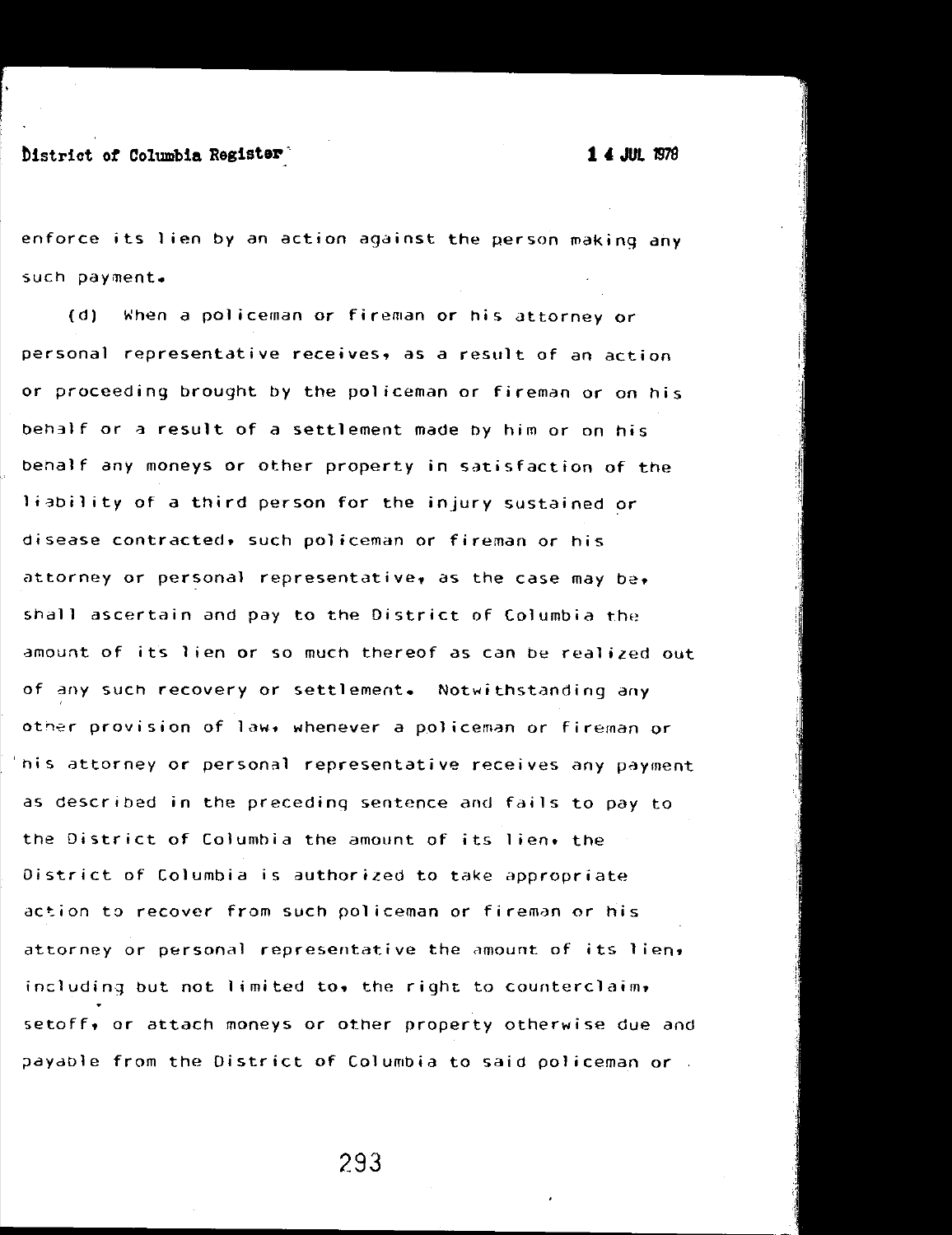## tistrict of Columbia Register' **1** *4* **JUL 1978**

fireman, his quardian, personal representative, estate, dependents or survivors.

Sec. 6. The Mayor is authorized to promulgate rules and regulations to carry out the purposes of this act, including but not limited to, requlations (a) with respect to the determination and establishment of the reasonable value of the hospital, medical, surgical, or dental care and treatment (including prostheses and medical appliances) furnished or to be furnished, or paid or to be paid; and  $(b)$ to provide procedures for distributing the proceeds from recoveries and settlements obtained by either the injured or diseased policeman or fireman or the District of Columbia: PROVIDED, That in any event said policeman or fireman, or his guardian, personal representative, estate, dependents or survivors shall have the right to retain not less than onefifth (1/5) of the net amount of any money or other property remaining after the expenses of a suit or settlement have been deducted; and in addition at the time of distribution. an amount equivalent to a reasonable attorney's fee proportionate to the lien of the District of Columbia.

Sec. 7. To the extent prescribed by regulations under section 6 of this act, the Mayor may (a) compromise or settle and execute a release of, any claim which the District of Columbia has by virtue of the rights establishe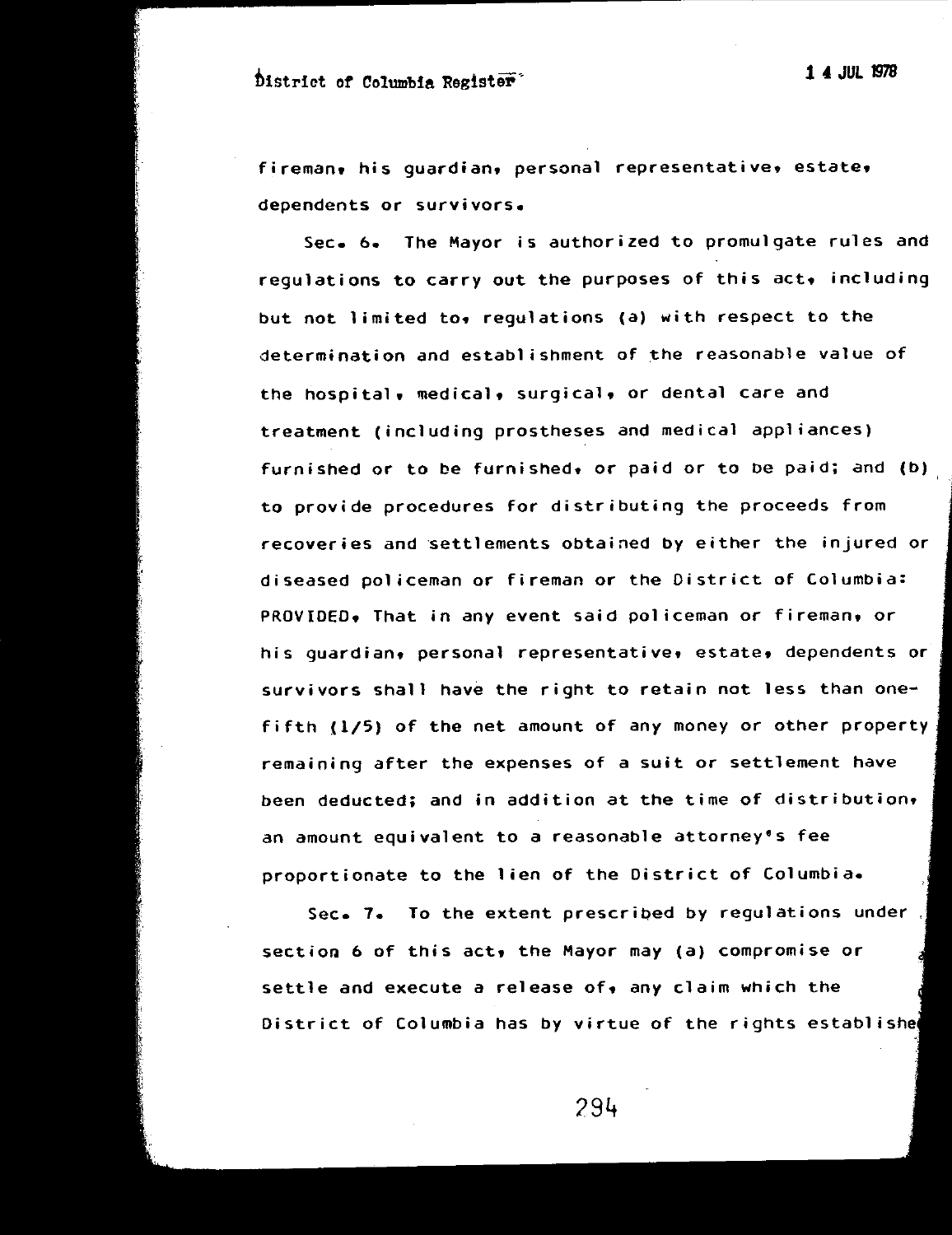bistrict of **Columbia Register** 

by sections  $3 \cdot 4 \cdot 0$ r 5; or (b) for the convenience of the District of Columbia. or if the Mayor determines that collection would result in undue hardship upon the policeman or fireman who suffered the injury or disease resulting in care and treatment described in section 3, or upon his dependents or survivors, waive any such claim in whole or in part.

Sec. 8. No action taken by the District of Columbia in connection with the rights afforded under this act shall operate to deny to the injured or diseased policeman or fireman recovery for any damages or portion thereof not covered by this act.

**Sec. 9.** Nothing in this act shall be deemed to apply to any hospital. medical. surgical. or dental care or treatment or wage payments based upon an authorized leave of absence which a policeman or fireman is receiving or is entitled to receive from the District of Columbia for an injury received or disease contracted prior to enactment of this act.

Sec. 10. Appropriations to carry out the purposes of this act, including funds for the advancement of costs and expenses for the enforcement of recoveries. are hereby authorized.